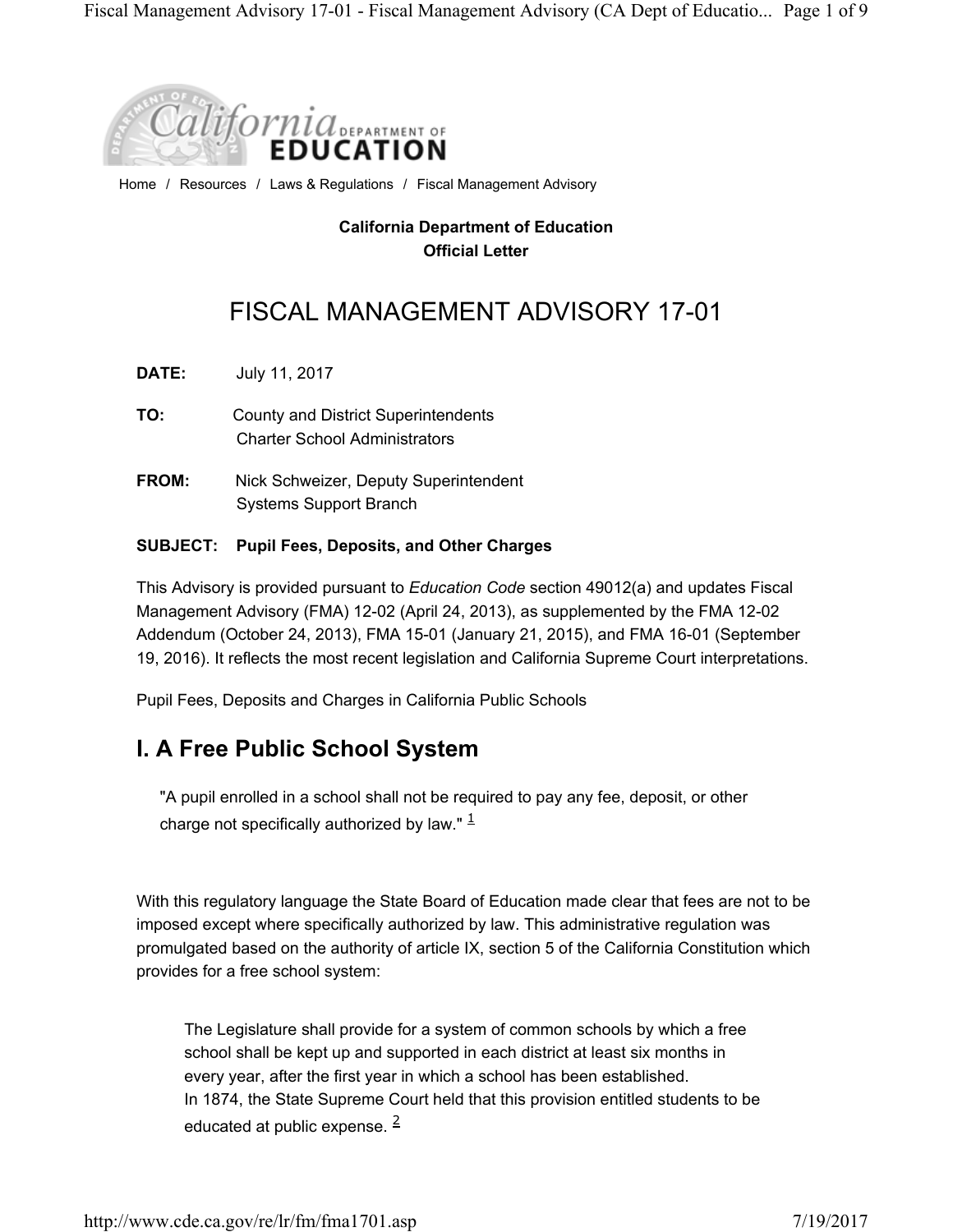The California *Education Code (EC)*, as amended by Assembly Bill (AB) 1575 in 2012, provides that a pupil enrolled in a public school shall not be required to pay a pupil fee for participation in an educational activity.  $3$  "Educational activity" is defined as an activity offered by a school, school district, charter school or county office of education that constitutes an integral fundamental part of elementary and secondary education, including, but not limited to, curricular and extracurricular activities.  $\frac{4}{5}$  "Pupil fee" is defined as a fee, deposit or charge imposed on pupils, or a pupil's parents or guardians, including but not limited to:

- A. A fee charged to a pupil as a condition for registering for school or classes, or as a condition for participation in a class or an extracurricular activity, regardless of whether the class or activity is elective or compulsory, or is for credit.
- B. A security deposit, or other payment, that a pupil is required to make to obtain a lock, locker, book, class apparatus, musical instrument, uniform, or other materials or equipment.
- C. A purchase that a pupil is required to make to obtain materials, supplies, equipment, or uniforms associated with an educational activity.  $\frac{5}{5}$

All of the following apply to the prohibition on pupil fees described above:

- D. All supplies, materials and equipment needed to participate in educational activities shall be provided to pupils free of charge.
- E. A fee waiver policy shall not make a pupil fee permissible.  $6$
- F. School districts and schools shall not establish a two-tier educational system by requiring a minimal educational standard and also offering a second, higher educational standard that pupils may only obtain through payment of a fee or purchase of additional supplies that the school district or school does not provide.
- G. A school district or school shall not offer course credit or privileges related to educational activities in exchange for money or donations of goods or services from a pupil or a pupil's parents or guardians, and a school district or school shall not remove course credit or privileges related to educational activities, or otherwise discriminate against a pupil, because the pupil's parents or guardians did not or will not provide money or donations of goods or services to the school district or school.  $\frac{1}{2}$

Schools can solicit voluntary donations of funds or property, and voluntary participation in fundraising activities.  $\frac{8}{3}$ 

The following analysis may be helpful when determining whether a fee can be charged: Is the fee specifically authorized by statute? If so, the fee can be charged. If the fee is not specifically authorized by statute, does it relate to an activity that is an integral component of public education? If so, the fee cannot be charged. Local educational agencies (LEAs) may also wish to consult their own attorneys.

# **II. Fees Authorized by Law**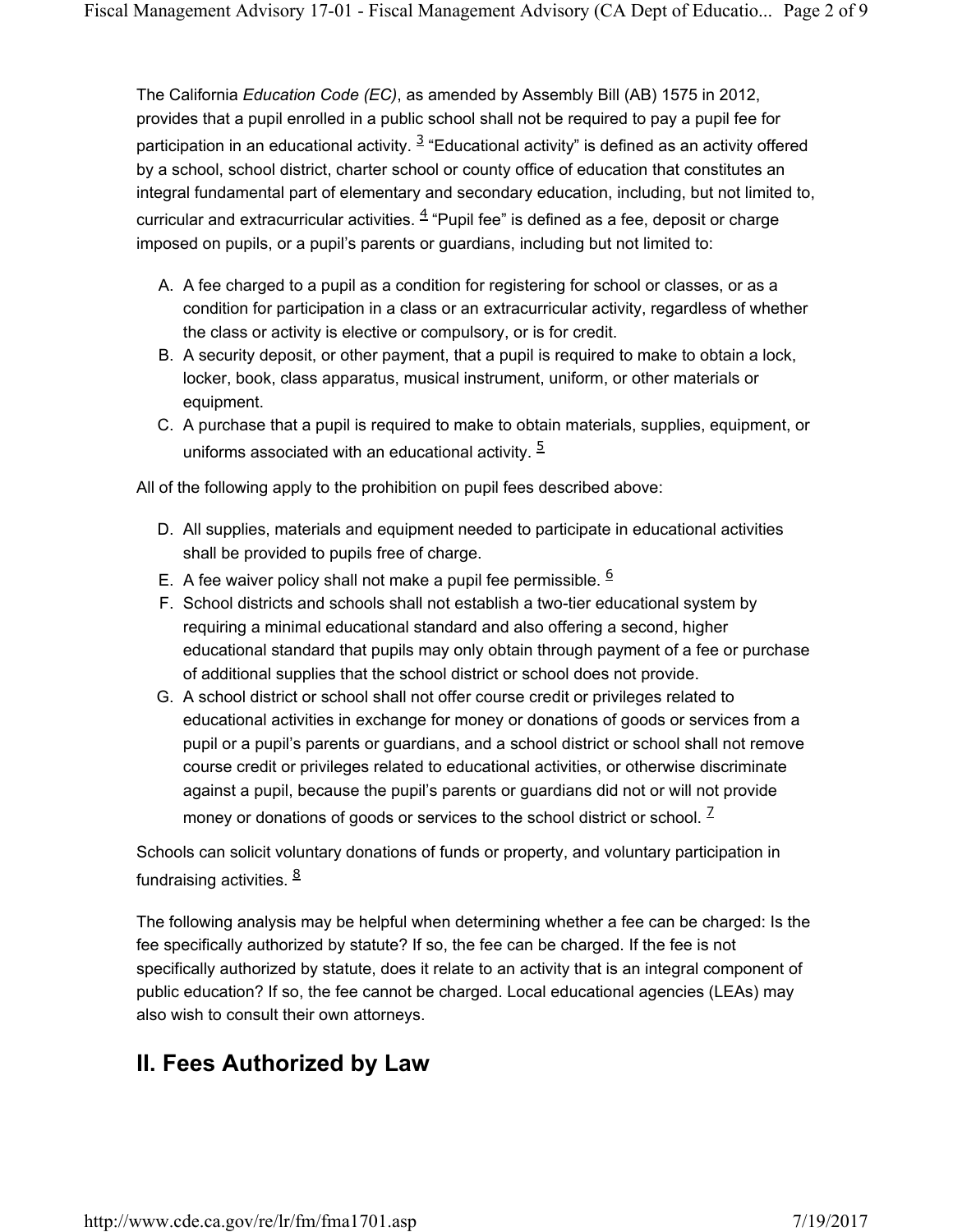The prohibition on "pupil fees" as defined above does not prohibit imposition of a fee, deposit or other charge otherwise allowed by law. (*Ed. Code*, § 49011(e)).The legislature has passed a number of laws authorizing specific fees. Schools may, but are not required to, charge the following fees:

### **Materials and equipment**

- A. Reimbursement for the direct cost of materials provided to a pupil for property the pupil has fabricated from such materials to take home for his/her own possession and use, such as wood shop, art, or sewing projects kept by the pupil. (*Ed. Code*, § 17551.)
- B. Charges for safety glasses, for a pupil to keep, so long as the school provides them free of charge for use in specified courses or activities involving the use of hazardous substances likely to cause injury to the eyes. (*Ed. Code*, §§ 32030-32033.)
- C. Fees for sale or lease of Internet appliances or personal computers to parents for the purpose of providing access to the school district's educational computer network, at no more than cost, so long as the district provides network access for families who cannot afford it. An Internet appliance is a technological product that allows a person to connect to, or access, an online educational network. The internet appliances and personal computers referred to in this section are deemed supplemental and not an essential part of the school district's educational program. (*Ed. Code*, § 17453.1.)

### **Transportation**

- D. Fees for transportation to and from school, and transportation between school and regional occupational centers, programs or classes, as long as (1) the fee does not exceed the statewide average nonsubsidized cost per pupil; (2) there is a waiver provision based on financial need; and (3) fees are not charged to pupils with disabilities whose Individualized Education Program (IEP) includes transportation as a related service necessary for them to receive a free appropriate public education. (*Ed. Code*, § 39807.5(b), (d), and (f).)  $\frac{9}{2}$
- E. Fees for transportation of pupils to and from their places of summer employment in connection with any summer employment program for youth. (*Ed. Code*, § 39837.)
- F. Fees for all or part of the cost of transportation for adult students. (*Ed. Code*, § 39801.5.)

#### **Food**

G. Charges for food served to pupils, subject to free and reduced price meal program eligibility and other restrictions specified in law. (*Ed. Code*, §§ 38082 and 38084.)

## **Lost or Damaged Property**

H. Payment for the replacement cost for district books, supplies or property loaned to a pupil that the pupil fails to return, or that are willfully cut, defaced or otherwise injured, up to an amount not to exceed \$10,000, adjusted annually for inflation. (*Ed. Code*, §§ 19911 and 48904.) Based on rules of construction, it appears that the word "willfully" modifies each of the phrases -- "cuts, defaces, or otherwise injures" -- that follows.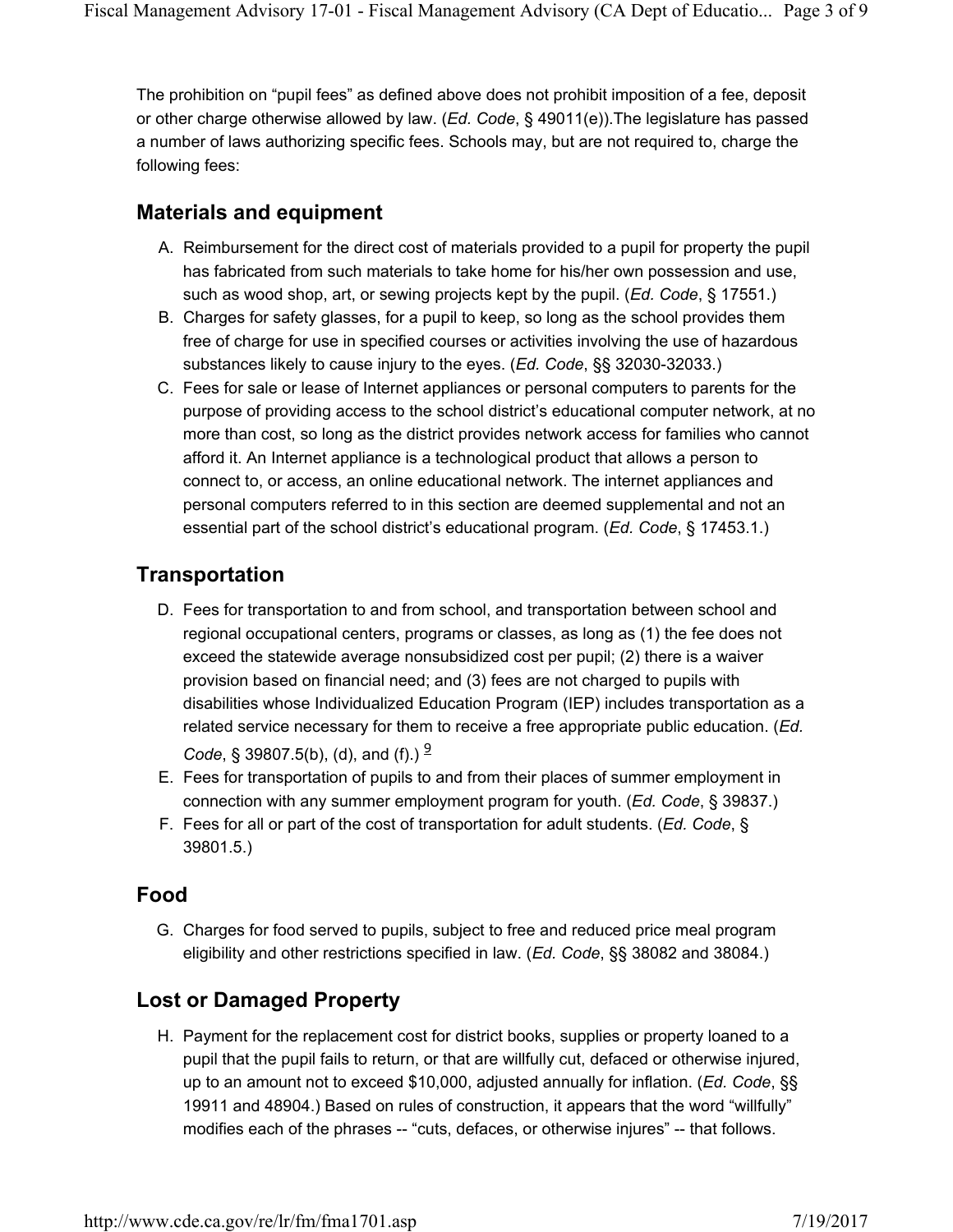Therefore, school districts should analyze, on a case-by-case basis, whether property has been willfully damaged. A blanket policy that charges fees for any damage to property would appear to be inconsistent with the statute.

#### **Field Trips**

- I. Fees for field trips and excursions in connection with courses of instruction or schoolrelated social, educational, cultural, athletic, or school band activities so long as no pupil is prevented from making the field trip or excursion because of lack of sufficient funds. (*Ed. Code*, § 35330(b).) <sup>10</sup>
- J. Medical or hospital insurance for field trips that is made available by the school district. (*Ed. Code*, § 35331(b)(2).)
- K. Deposits for school band instruments, music, uniforms, and other regalia for use on an excursion to a foreign country. (*Ed. Code*, § 38120.)

## **Community Service Classes**

- L. Fees for community classes in civic, vocational, literacy, health, homemaking, and technical and general education, not to exceed the cost of maintaining the community classes. (*Ed. Code*, §§ 51810 and 51815.) These include classes such as dance, music, theatre, visual arts, handicraft, science, literature, nature study, nature contacting, aquatic sports and athletics. (*Ed. Code*, § 51810.) These classes are primarily intended for adults and are open only to those minors whom the governing board believes will profit from such classes. (*Ed. Code*, § 51811.)
- M. Fees for adults for any classes **except** (1) classes in English and citizenship or elementary subjects and (2) classes for which high school credit is granted when taken by a person not holding a high school diploma. (*Ed. Code*, § 52612(a).)  $\frac{11}{1}$ Nonimmigrant foreign nationals enrolled in a class in English and citizenship or an elementary subject shall be charged a fee. (*Ed. Code*, § 52613(a).)
- N. Fees for materials and textbooks or a refundable deposit on loaned books, in classes for adults. (*Ed. Code*, §§ 52612(b), 52615, and 60410.)
- O. Fees (at not less than cost) for adult class materials, including those necessary for the making of articles that shall become the property of the student who made it. (*Ed. Code*, §§ 52612, 52615, and 17552.)

#### **Athletic Team Insurance**

P. Charges for required medical and accident insurance for athletic team members that are not paid by school district or student body funds, so long as there is a waiver for financial hardship. (*Ed. Code*, §§ 32220-32224.)

#### **Tuition**

Q. Tuition fees charged to pupils whose parents are actual and legal residents of an adjacent foreign country or an adjacent state. The pupils may be admitted to a school but shall be required to reimburse the district for the cost of educating the pupil. (*Ed. Code*, §§ 48050 and 48052.)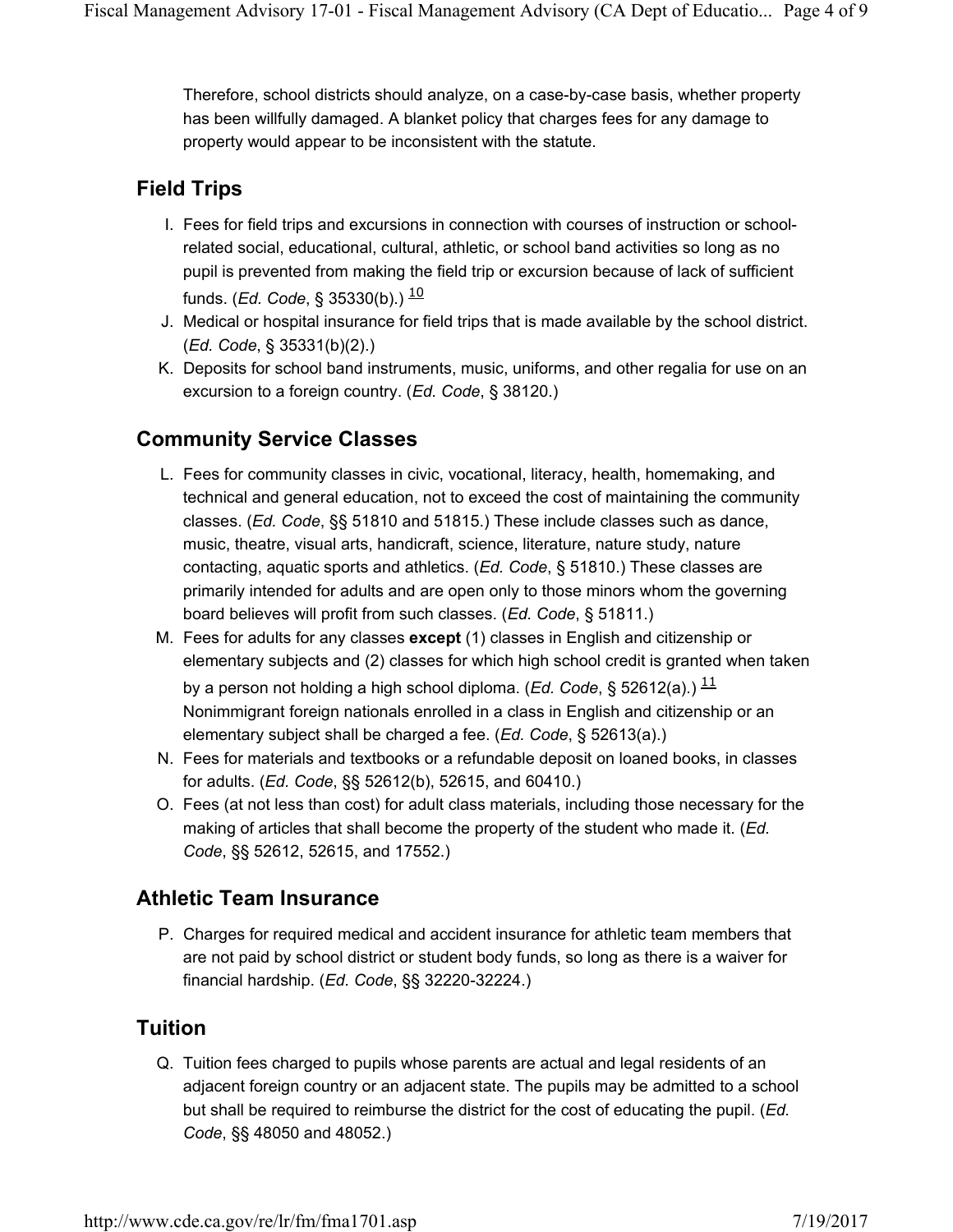R. Tuition fees may be collected from foreign students attending a district school pursuant to an F-1 visa, equal to the full unsubsidized per capita cost of providing education during the period of attendance. (8 U.S.C. § 1184(m)(1).)

#### **School Camp Programs**

S. Fees for outdoor science school camp programs, so long as no pupil is denied the opportunity to participate because of non-payment of the fee. (*Ed. Code*, § 35335.)

### **Child Care and Development**

T. Fees for child care and development services, except that no fees shall be assessed to students enrolled in the program for severely disabled children as stated in EC section 8250(d), or the part-day California State Preschool Program as stated in EC 8273.1(e), or families receiving CalWORKS cash aid as stated in EC 8273.1(d). Fees for full-day state preschool, except that no family fees shall be assessed to students placed in state preschool by an IEP or families receiving CalWORKS cash aid. (*Ed. Code*, §§ 8239, 8250(d)(3), 8265, 8447(f), 56000.) Fees for supervision of children before and after school, except that no child who desires to participate shall be denied the opportunity to participate because of inability to pay the fee. (*Ed. Code*, §§ 8487 and 8488.)

## **Fingerprinting**

U. Fees for an optional fingerprint program for children in kindergarten or other newly enrolled children if the fee does not exceed the actual costs associated with the program. (*Ed. Code*, § 32390.)

## **Duplication of Records**

V. Fees for the actual cost of duplicating public records, pupil records, or a prospectus of the school curriculum. (Gov. Code, § 6253(b); *Ed. Code* §§ 49063(h) and 49091.14.) However, no charge shall be made for furnishing up to two transcripts of former pupils' records or up to two verifications of various records of former pupils. (Ed Code § 49065.) Finally, if the cost would effectively prevent the parent of a special education pupil from exercising the right to receive copies of pupil records, the copies shall be reproduced at no cost. (*Ed. Code*, § 56504.)

## **Specialized Examinations**

W. Fees for Advanced Placement and International Baccalaureate Diploma examinations for college credit, so long as (1) taking the exam is not a course requirement and (2) the exam results have no impact on a pupil's grade or credit in a course. An LEA may fund all or part of the cost of the AP test fee for an economically disadvantaged pupil or the IB test fee for a pupil in need of financial assistance. (*Ed. Code*, §§ 52242; 52922.)

## **After School Programs**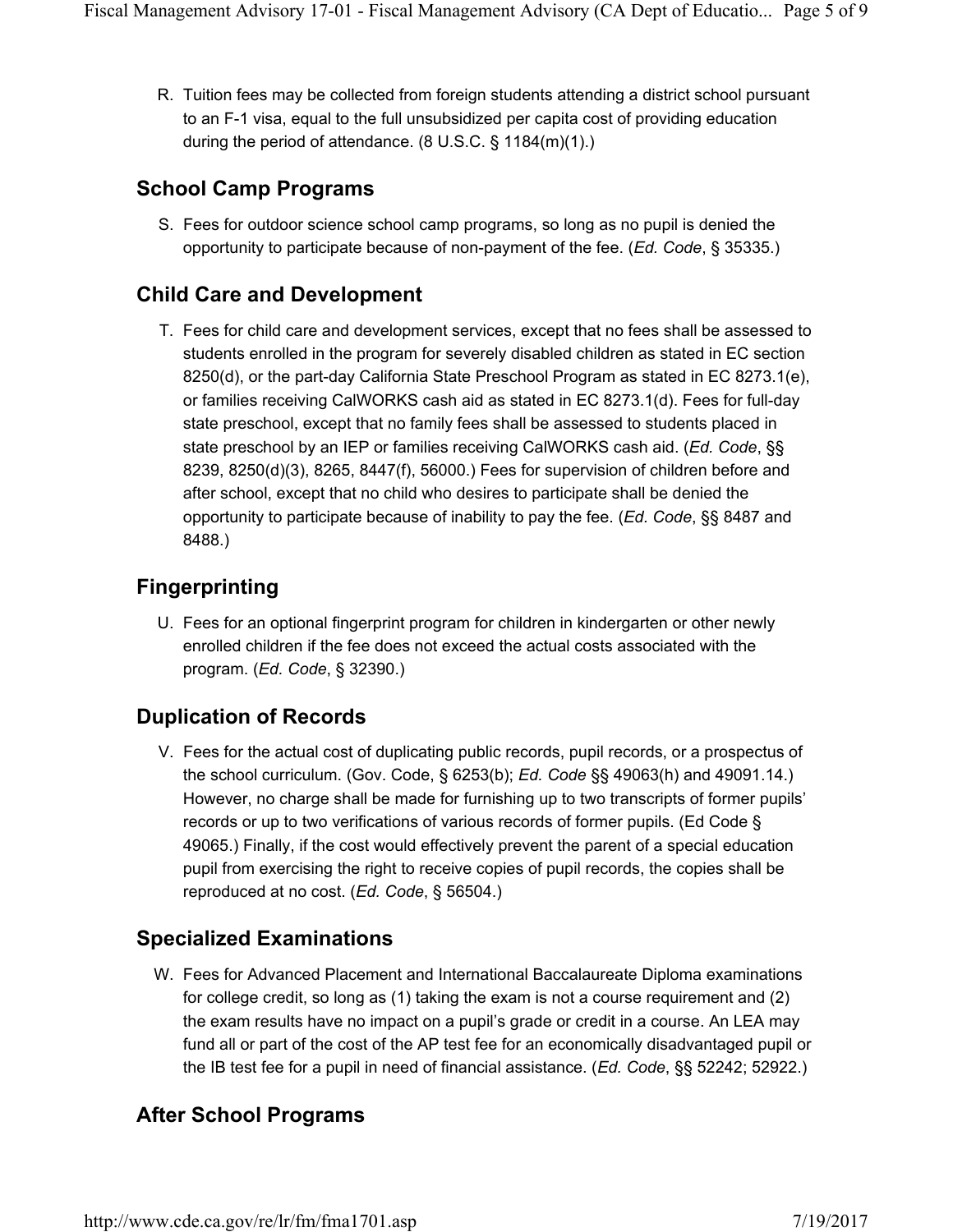X. Fees for After School Education and Safety Programs, until July 1, 2017, so long as any such fees are waived or reduced for pupils who are eligible for free or reducedprice meals. (*Ed. Code*, § 8482.6)

## **III. Fees Not Allowed**

A. Cap and gown for high school graduation ceremony

A school district cannot require students to purchase or pay for a cap and gown if wearing a cap and gown is a condition of participation in a graduation ceremony. In *Sands v. Morongo*, 53 Cal. 3d 863, 873-874 (1991), *cert. denied*, 505 U.S. 1218 (1992), the California Supreme Court found that the high school graduation ceremony is "an integral part of the educational process" because it recognizes cumulative academic achievement. Therefore, the graduation ceremony is an "educational activity," pursuant to EC 49010(a), as to which a pupil fee cannot be charged. EC section 38119 only authorizes districts to rent caps and gowns from a supplier and provide them free of charge to students. Therefore, a cap and gown fee is not "otherwise allowed by law." EC section 49011(e). The CDE recommends that a district that requires students to wear a cap and gown at the ceremony inform students that: (1) the district will provide caps and gowns for graduating seniors for use during the ceremony, and (2) students also have the option to purchase an appropriate cap and gown from a vendor. No student should be required to self-identify as indigent in order to receive a cap and gown from the district.

B. Parent Service Hours

EC section 49011(b)(4) bars a school district or school, including a charter school, from requiring parents to perform "volunteer hours" as a condition of allowing their child admission, enrollment, continued enrollment, sibling preference, attendance, participation in educational activities or receipt of credit or privileges related to educational activities. EC section 49011(c) permits a school district or school, including a charter school, to request that parents volunteer a specific number of hours per school year, and to identify the benefits to the school district or school as a result of these truly volunteer services; however, such requests may not be coercive or imply a negative consequence to a student or parent.

C. Miscellaneous Fees

The Opinions of the Attorney General  $\frac{13}{1}$  indicate that charges may not be levied for the following:

- 1. A deposit in the nature of a guarantee that the district would be reimbursed for loss to the district on account of breakage, damage to, or loss of school property;
- 2. An admission charge to an exhibit, fair, theater or similar activity for instruction or extracurricular purposes when a visit to such places is part of the district's educational program;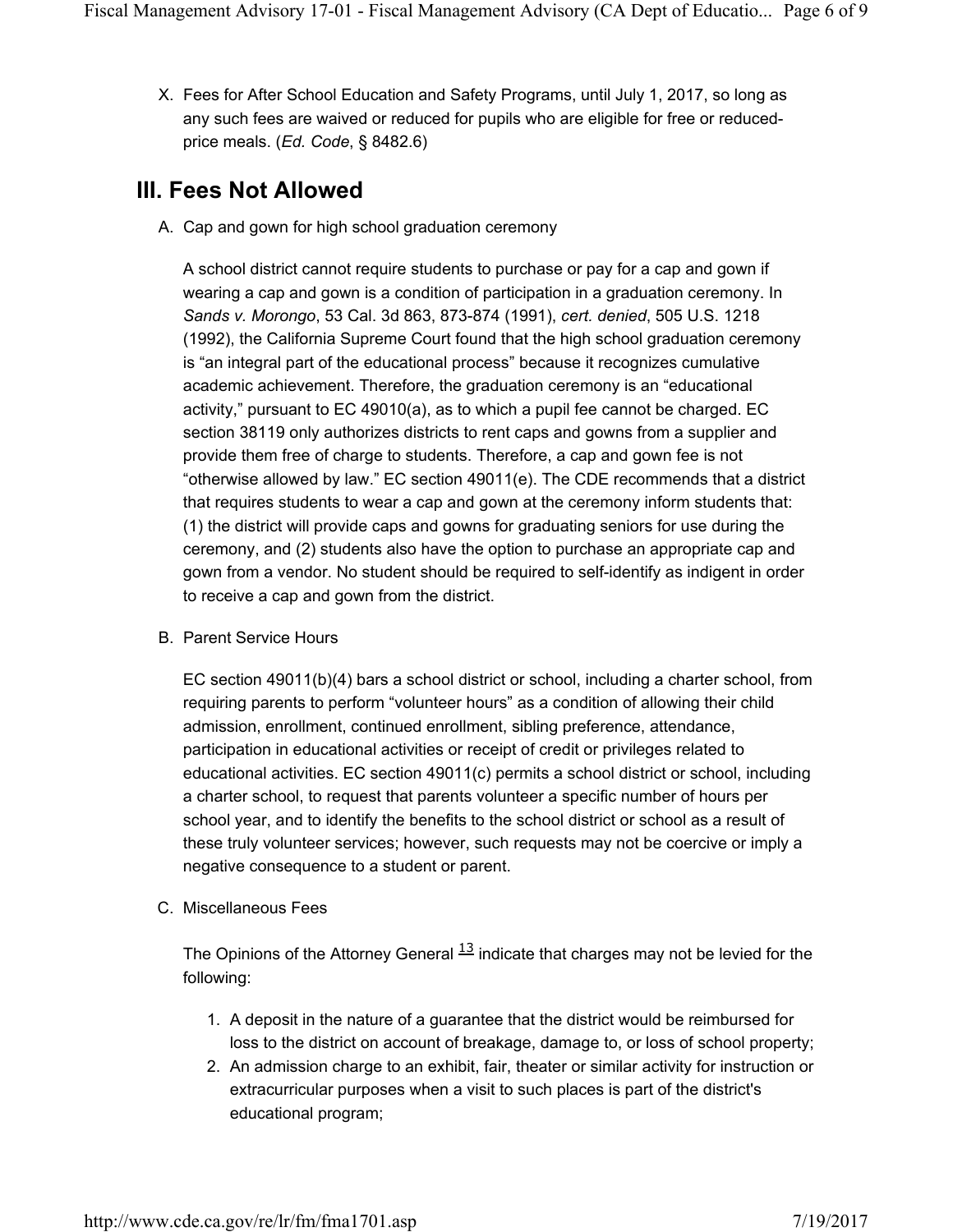- 3. A tuition fee or charge as a condition of enrollment in any class or course of instruction, including a fee for attendance in a summer or vacation school, a registration fee, a fee for a catalog of courses, a fee for an examination in a subject, a late registration or program change fee, a fee for the issuance of a diploma or certificate, or a charge for lodging.
- 4. Membership fees in a student body or any student organization as a condition for enrollment or participation in athletic or other curricular or extracurricular activities sponsored by the school;  $14$
- 5. Charges to an apprentice, or his or her parents or guardian, for admission or attendance in any class pursuant to Section 3074 of the Labor Code. (*Ed. Code*, § 48053.)
- 6. Charges for textbooks and workbooks (except for classes for adults). (*Ed. Code*, §§ 60070 and 60410.)
- 7. Fees to process an interdistrict transfer request by a pupil residing in another district  $\frac{15}{15}$
- 8. Reimbursement for lost Average Daily Attendance revenue for absences from school.  $\frac{16}{5}$

As noted in 3 above, no statute specifically authorizes tuition for summer school. Therefore, tuition or any such fee or charge relating to summer school is prohibited under *California Code of Regulations*, title 5 (5 CCR), section 350, which precludes charging fees for educational activities not specifically authorized by law.

D. School Supplies

As for school supplies, EC section 38118 provides:

Writing and drawing paper, pens, inks, blackboard erasers, crayons, lead pencils, and other necessary supplies for the use of the schools shall be furnished under direction of the governing board of the school district.

The Attorney General has issued an opinion that all of the following are "necessary supplies" and therefore, if the school district requires that pupils use such items, the school district must provide them to pupils for free in order to participate in regular classroom work in the particular subjects involved.  $17/2$ 

- 1. Art material for art classes and mechanical drawing sets;
- 2. Cloth to be used in dressmaking classes and wood for carpentry classes;
- 3. Gym suits for physical education classes;  $\frac{18}{10}$
- 4. Bluebooks in which to write a final examination; and
- 5. Paper on which to write a theme or report when such theme or report is a required assignment.

## **IV. Fee Issues Specific to Charter Schools**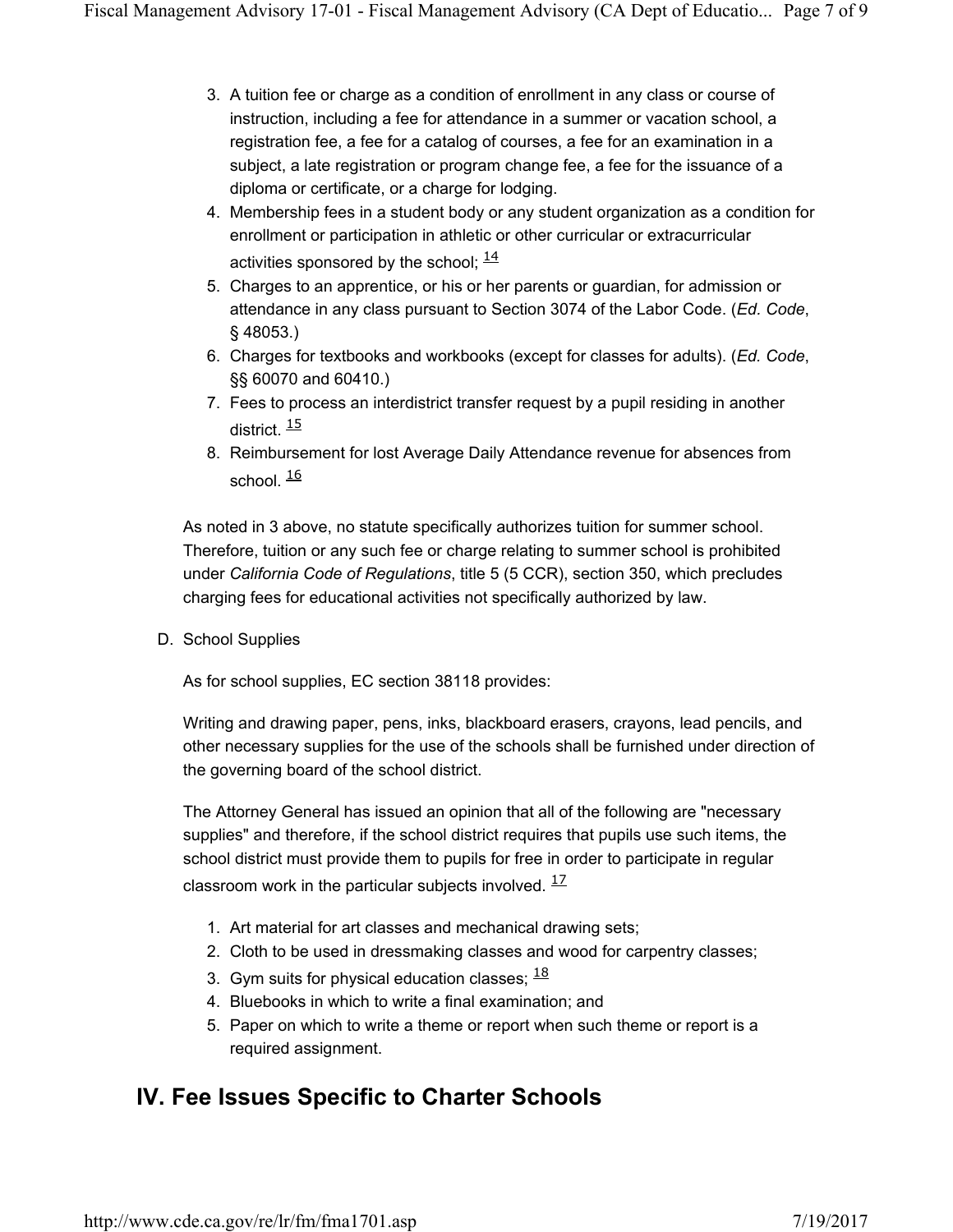EC section 47605(d) specifically prohibits a charter school from charging tuition, but does not mention fees or other charges. Charter schools are exempt from most laws governing school districts (*Ed. Code*, § 47610). However, the California Constitution, which is the highest law of the state, cannot be rendered inapplicable by the Legislature. Therefore, the free school guarantee of the California Constitution, Article IX, section 5, applies to charter schools. The EC, as amended by AB 1575 in 2012, makes clear that the prohibition on pupil fees applies to charter schools.  $\frac{19}{1}$ 

Only some EC sections specifically authorizing fees have explicitly been made applicable to charter schools. Charter schools may only charge fees authorized by those EC sections that have been made explicitly applicable to charter schools. For example, charter schools can charge fees for food and field trips -- subject to the restrictions on those fees as described in Section II, G and I, above -- because the EC applies those provisions to charter schools.  $\frac{20}{ }$ Conversely, charter schools cannot charge other "fees authorized by law" in Section II above, except to the extent that any such fees do not relate to an activity that is an integral component of public education.

<sup>1</sup> *California Code of Regulations*, title 5, section 350.

<sup>2</sup> Ward v. Flood, 48 Cal. 36, 51 (1874).

 $3$  EC section 49011(a).

 $4$  EC section 49010(a); see Hartzell v. Connell, 35 Cal. 3d 899, 910-911 (9184). The Hartzell court suggested that fees for optional attendance at school or District sponsored activities that are purely recreational (rather than educational) in nature, such as a weekend dance or an athletic event, may be legal. Id. at 911, n. 14.

 $5$  EC section 49010(b); see Ops. Cal. Atty. Gen. No. NS 2469 (1940).

<sup>6</sup> See Hartzell v. Connell, 35 Cal. 3d 899, 912-913 (1984).

 $<sup>7</sup>$  EC section 49011(b).</sup>

 $8$  EC section 49011(c).

 $9$  The California Supreme Court has ruled that this statutorily-authorized fee does not violate the constitutional free school guarantee because home-to-school transportation is neither an educational activity nor an essential part of school activity. Arcadia School District v. State Department of Education, 2 Cal. 4th 251, 263-264 (1992).

 $10$  A school must not require that a student pay an admission charge to an exhibit, fair, theater or similar activity for instruction or extracurricular purposes when a visit to such places is part of the district's educational program. Ops. Cal. Atty. Gen. No. NS 2469 (1940).